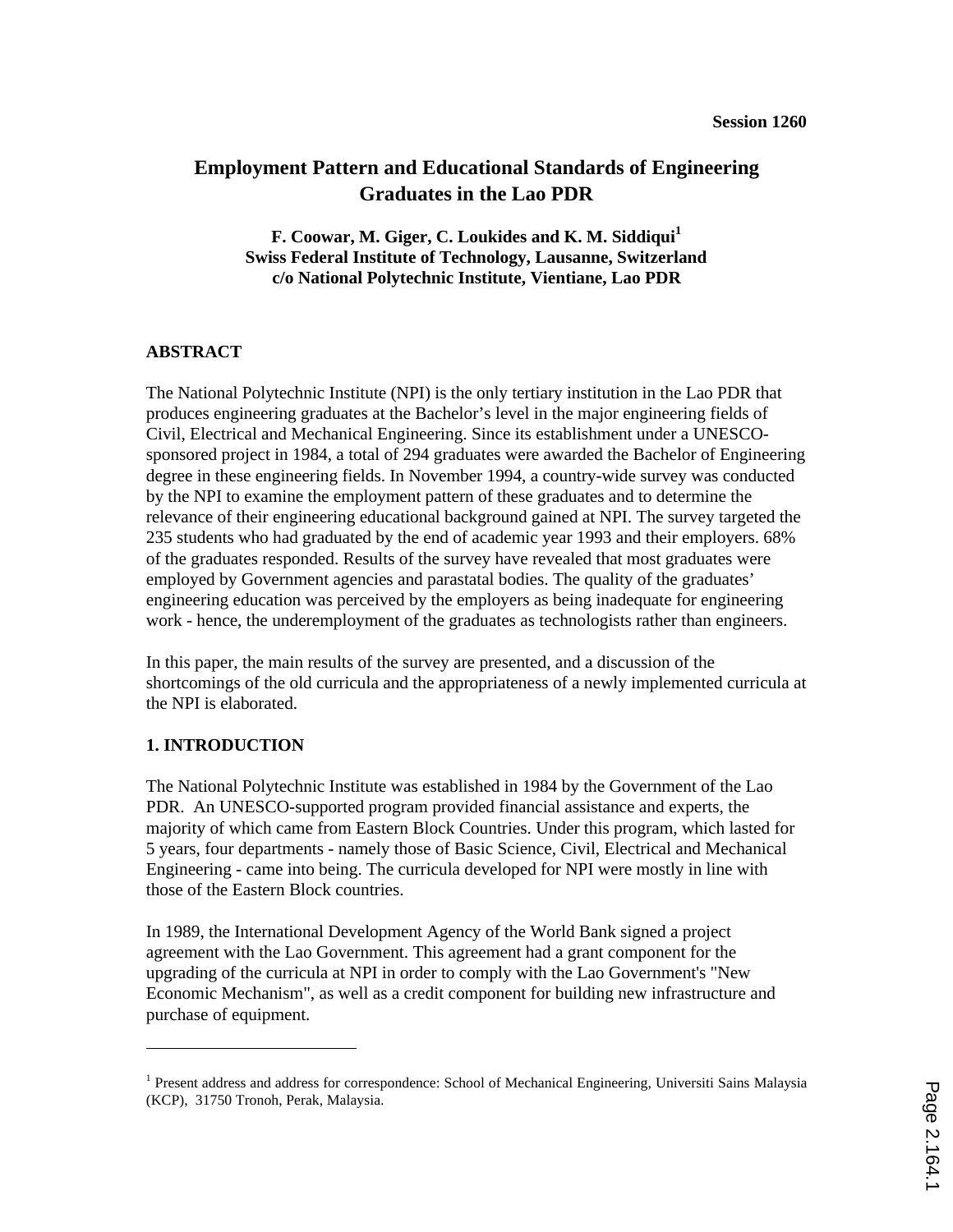In 1989, the first group of students graduated from NPI and by June 1994 the number of graduates reached a total of 294, 47 or 16% of which were female. Table 1 gives the details of students graduating each year from the NPI.

| Year         | Civil | Electrical | Mechanical | <b>TOTAL</b> |
|--------------|-------|------------|------------|--------------|
| 1989         |       | 10         |            | 20           |
| 1990         | 22    |            |            | 39           |
| 1991         | 32    | 10         | 14         | 56           |
| 1992         |       | 15         | 14         | 46           |
| 1993         | 34    |            | 23         | 74           |
| 1994         | 23    | 18         | 18         | 59           |
| <b>TOTAL</b> | 136   | 76         | 82         | 294          |

Table 1. Number of NPI graduates

One of the objectives of the World Bank development aid was to undertake a study of the effectiveness of the NPI curricula and evaluate the technical and professional quality of its graduates. In November 1994, a country-wide survey was conducted by the NPI to examine the employment pattern of these graduates and to determine the relevance of their engineering educational background gained at NPI. Both graduates and their employers were consulted. The survey excluded the 1994 graduates who were fresh out of college, but targeted 235 students who had graduated by the year 1993. Two types of questionnaires were drafted. The first was addressed to the graduates of NPI and the second to the supervisors/employers of the NPI graduates. A pilot run was carried out to test and refine the questionnaires. The actual survey was carried out in 9 Provinces namely: Bokeo, Champasak, Khammuane, Luang Prabang, Luang Namtha, Saravanh, Savanakhet, Udomsay and Vientiane.

### **2 GRADUATES AND THEIR PROFILES**

The survey succeeded in obtaining responses from 161 out of the 235 NPI graduates i.e., 68% of the target group. Fig. 1 gives the breakdown of the number of respondents according to their fields of study, while Fig. 2 gives a breakdown of respondents by gender.

The survey revealed that the majority of the NPI students joined the Institute immediately after graduating from High School, and lived mostly on campus during the period of study. Tuition and living expenses were met by the Government. However, 30% of the students did not start studies immediately after finishing High school, of whom 26% were working before joining NPI.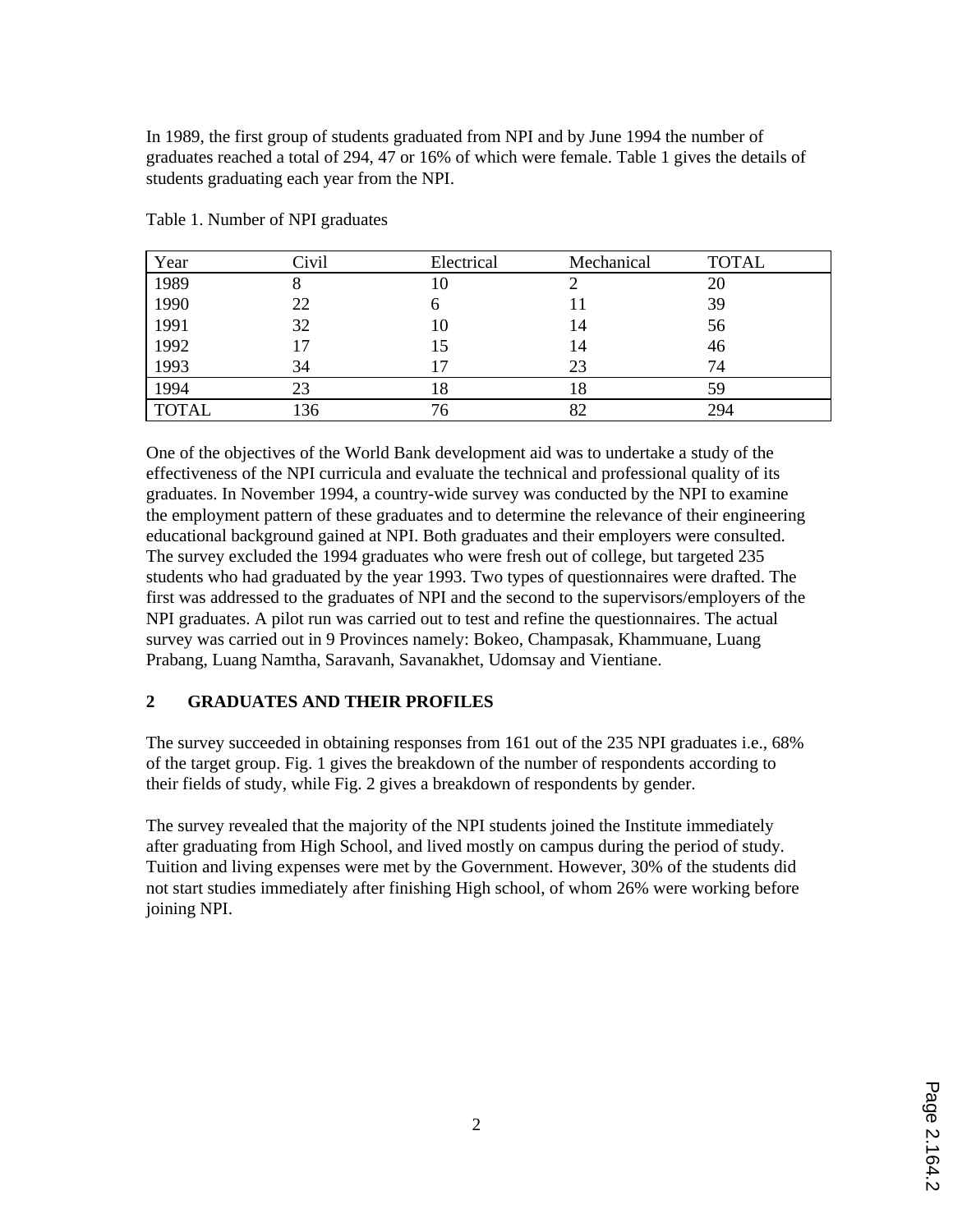

Figure 1. Field of studies.



Figure 2. Graduates and respondents by gender.

## **2.1 Further development studies**

Among the graduates interviewed, none followed further M.Sc. or Ph.D. studies. However, some 21% were able to attend short and medium duration courses. Most graduates went to Thailand for training while others went to China, France, Japan, Sweden, and Vietnam. The duration of these courses varied from 1 week up to 1 year. Many graduates stated that they would be interested in attending short, upgrading courses if they were organized by NPI.

## **3. EMPLOYMENT**

#### **3.1 Job acquisition and employment pattern**

The majority of the respondents (68%) obtained their job by applying directly, while others did so through acquaintances and by being allocated by the authorities. A small percentage (11%), returned to their previous employers.

The employment pattern is shown in Fig. 3. By far the biggest employers of NPI graduates were the Government (Central and Local) and the parastatal organizations. The Civil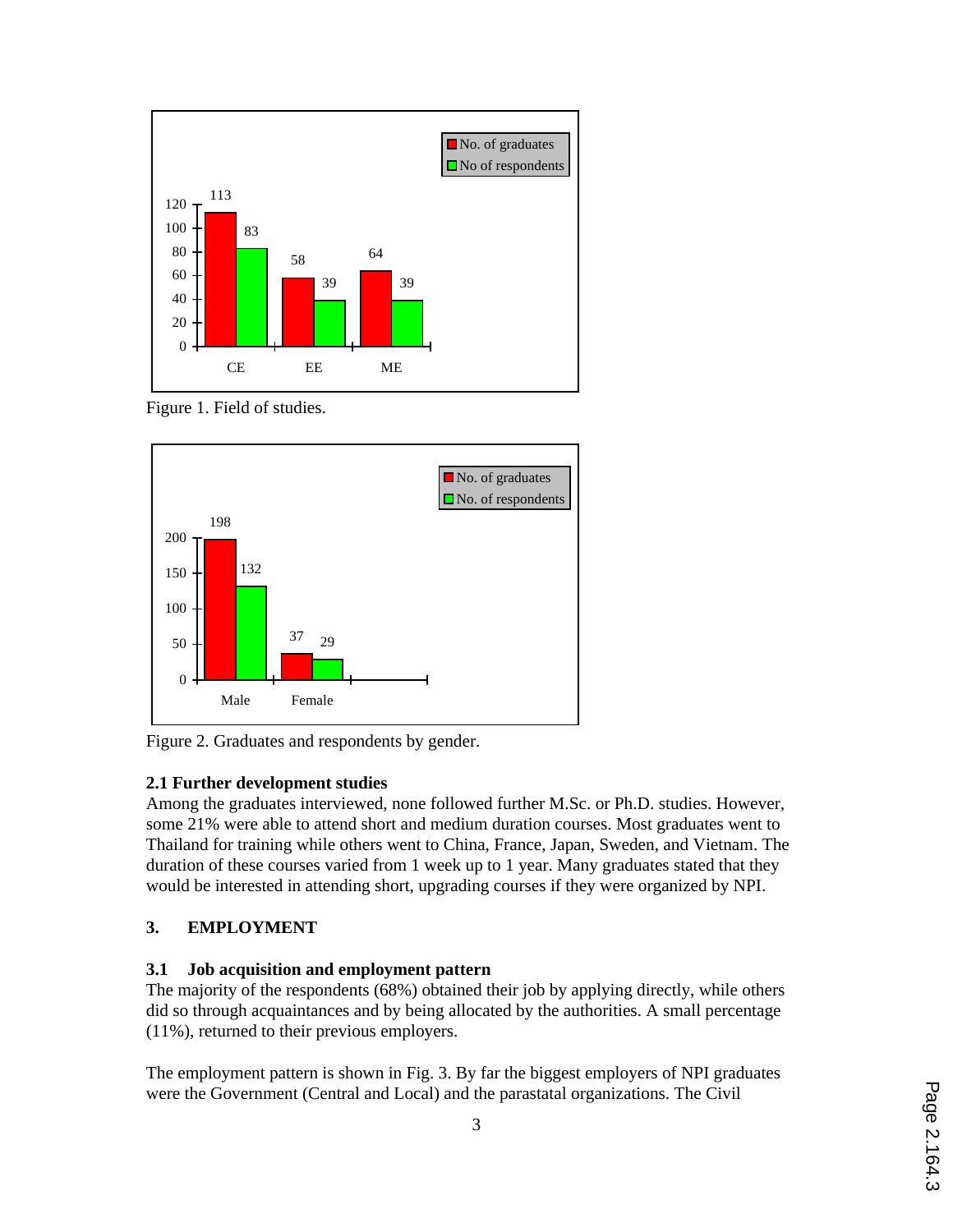Engineers were mainly employed by the Government and their majority was dealing with construction, design, and administration/planning related to buildings, roads and bridges. For the Electrical Engineers, the major employers were the parastatal bodies, "Electricité du Laos" being the largest. The maintenance, planning/administration and production of electrical supply were their main fields of activity. The Mechanical Engineers were mostly employed by parastatal organizations and their main field of activity was maintenance and planning/administration.

## **3.2 Job mobility**

Although the survey was carried out only 5 years after the first graduates left NPI, the pattern which emerged was that, once a job was found, the graduates did not move easily to other jobs; 76% were still with their first employer. From the total of 37 graduates who had another job before the present one, 27 had held one job, 9 had two jobs, and 1 had three jobs in the past.

## **3.3 Qualifications and adjustment**

The respondents indicated that the Engineering courses were the ones most useful for their work; however, a few also mentioned that courses in Management and Basic Science were equally useful. The great majority (76%) stated that their qualifications did not suit their present type of job (Fig. 4). 81% stated that they had difficulties in adjusting to work after graduation (Fig. 5). They felt that the most common source of difficulties was the lack of practical skills, experience, and training as depicted in figure 6, which shows the actual number of responses instead of the percentages.



Figure 3. Sectors of employment; all respondents.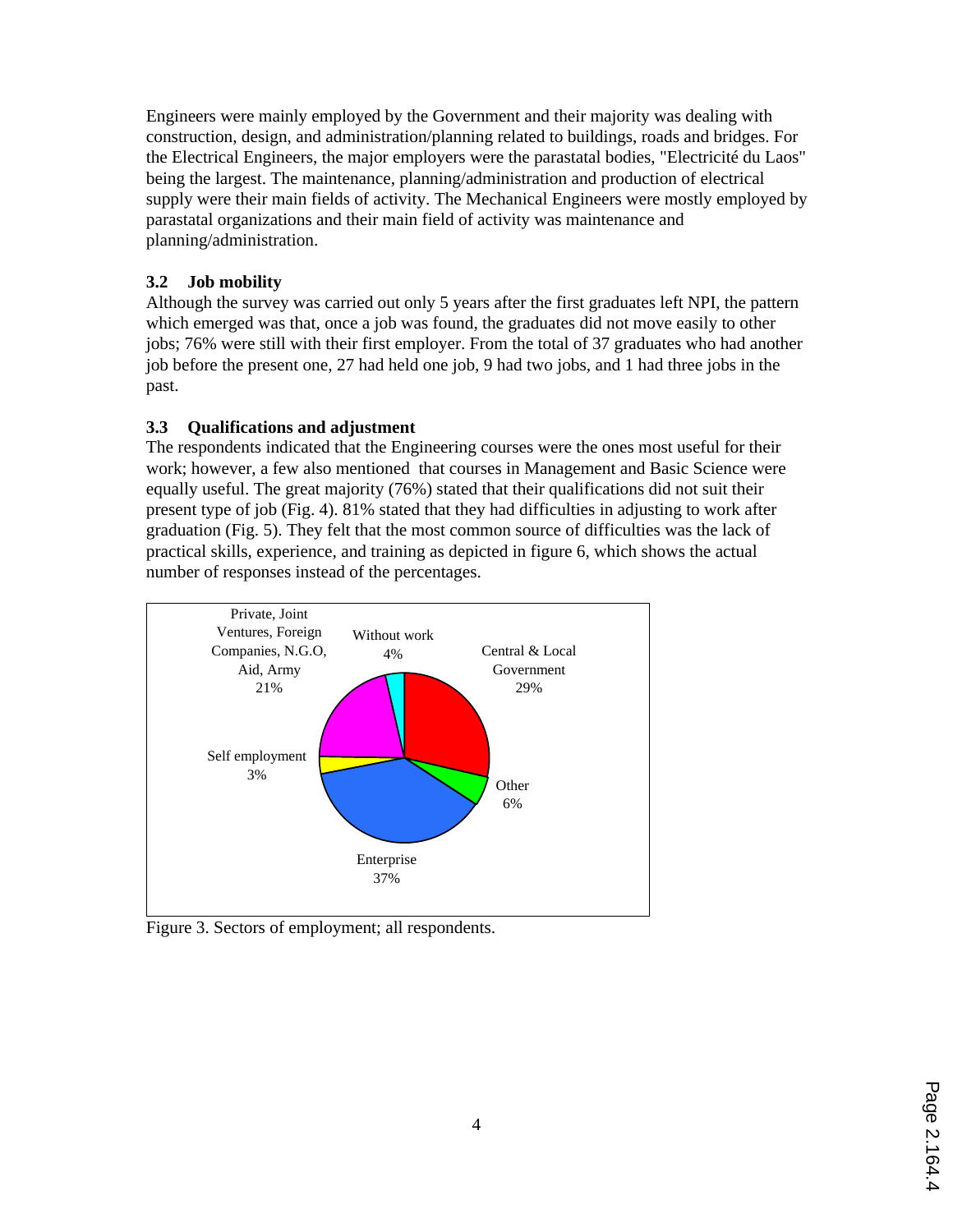

Figure 4. Do your qualifications from NPI suit your present job?



Figure 5. Did you have any difficulties in adjusting to work after graduation?



Figure 6. Sources of difficulties in adjusting to work.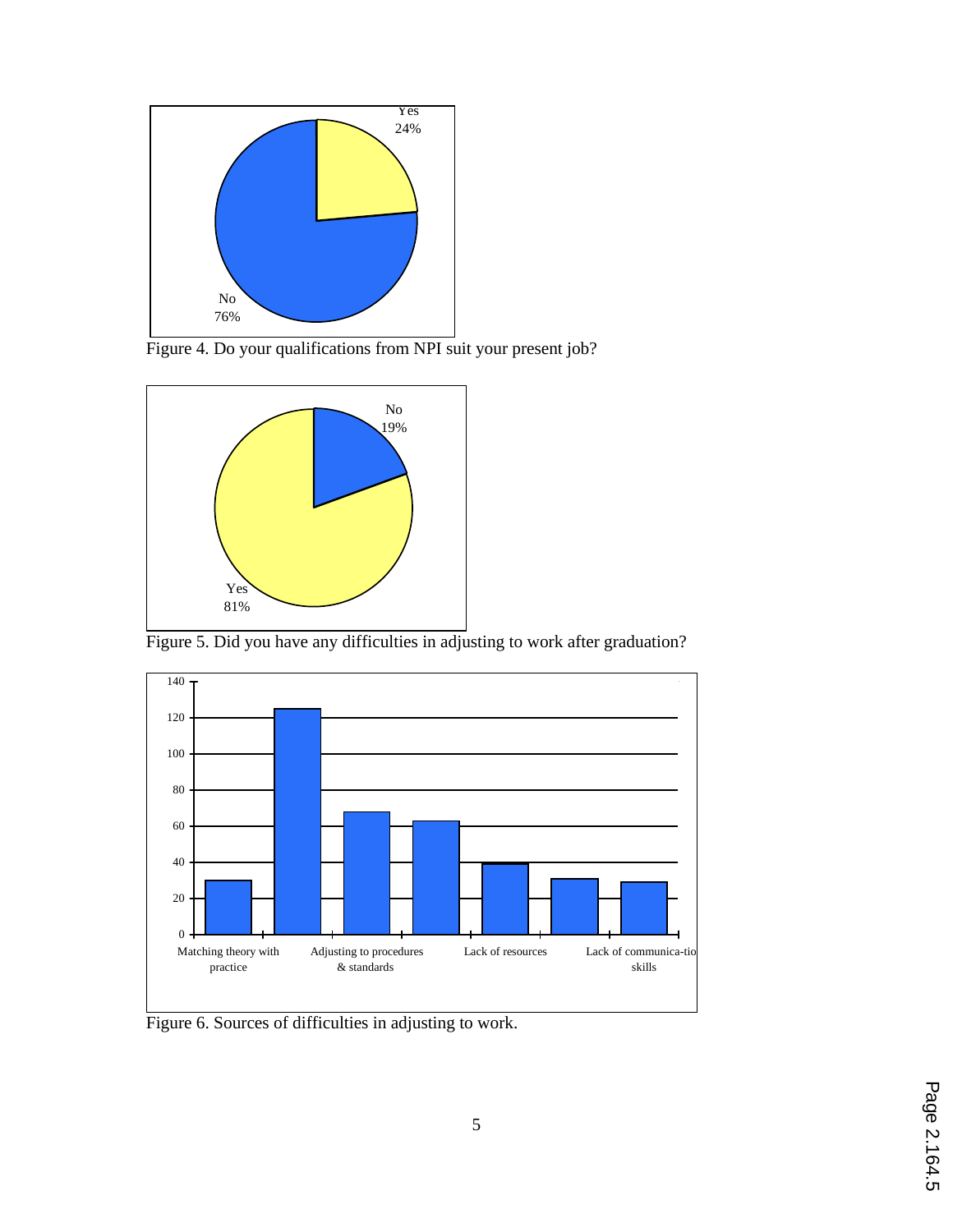#### **4. STUDIES AT NPI**

This part of the questionnaire requested information about the graduates' perception of their studies at NPI. Questions relating to the content of the courses and to the qualities of the faculty were asked. The majority of the responses, shown graphically in Figs. 7-14 painted the following picture:

i) The courses provided considerable knowledge but they were too theoretical and were not relevant to the Lao environment.

ii) The tutorials, laboratory sessions, practicals and home assignments were useful and helpful in understanding the subjects.

iii) The practical training and the final year project formed a useful background for the job.

iv) The lecturers were well prepared and encouraged students to think for themselves. Furthermore their lectures were interesting and the lecturers made themselves available for consultation after class.

Although the above opinions were shared by the majority of the graduates, a substantial number disagreed, particularly on issues related to their lecturers. These are illustrated in figures 7 to 10.



Figure 7. Lecturers encouraged us to memorize without questioning instead of encouraging us to think for ourselves.



Figure 8. The lecturers were usually well prepared.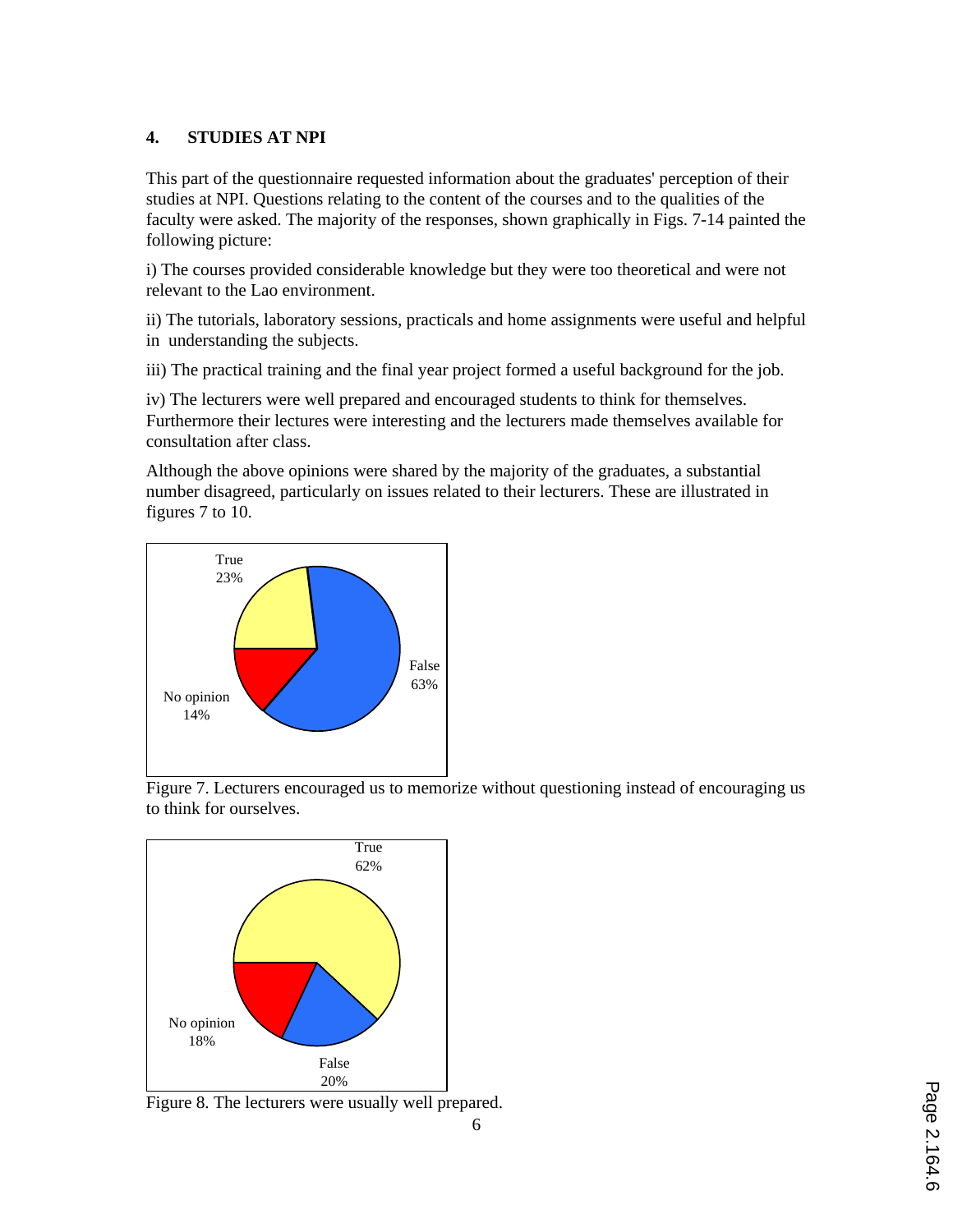

Figure 9. Lecturers made themselves available for questions after class.



Figure 10. The laboratory/practicals had little connection with the course work.



Figure 11. Much of what was taught was too theoretical.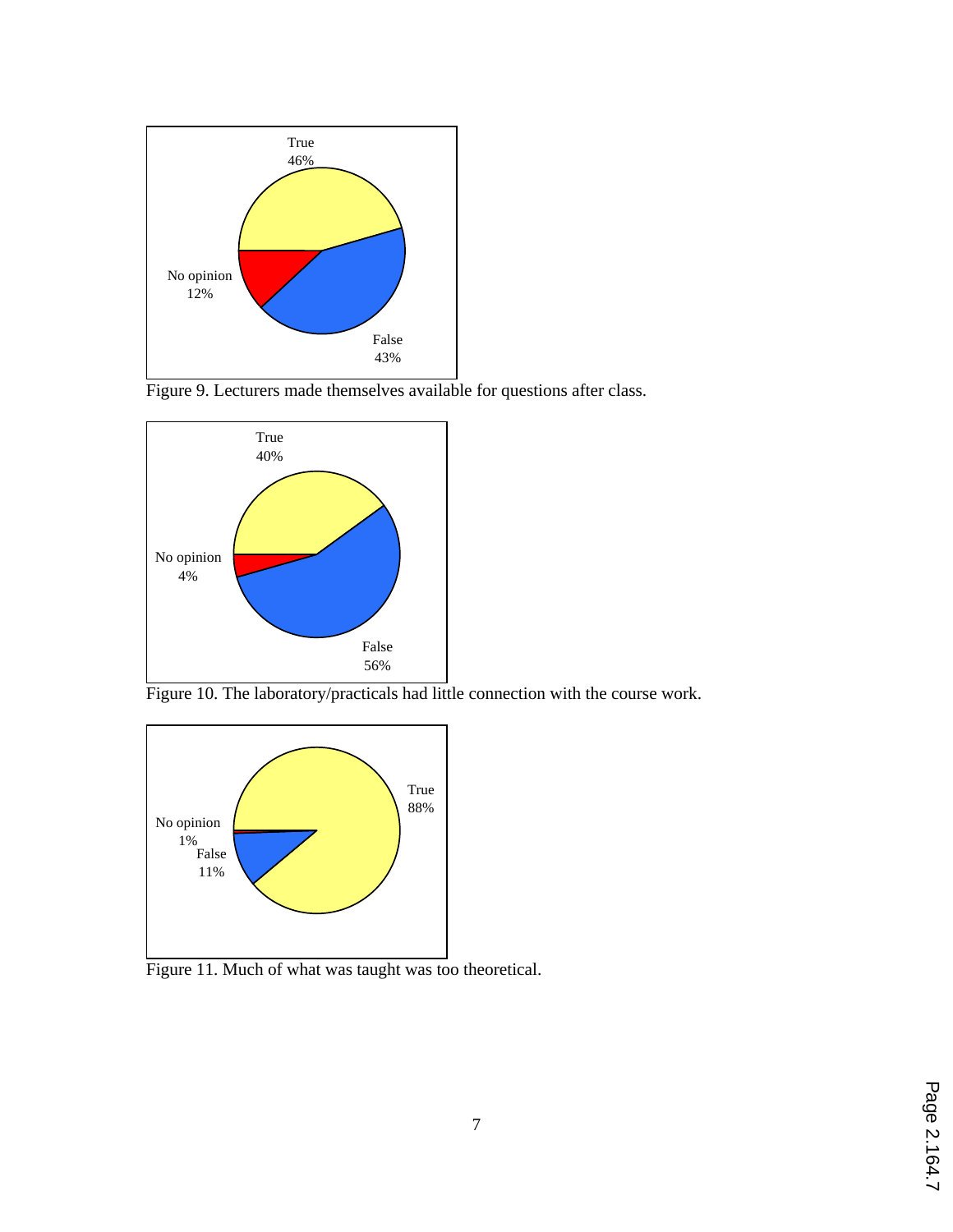

Figure 12. The courses used many practical examples from current Lao experience.



Figure 13. The practical training was a useful background for your job.



Figure 14. The final-year project was useful for your job.

## **5. EMPLOYERS**

A total of 71 employers or immediate supervisors of NPI graduates responded to the survey. The purpose was to obtain their opinion regarding the engineering ability of the graduates and seek ways of improving and strengthening the cooperation between the Institute and the Industry. The employers were asked to indicate the qualifications and qualities of engineers they seek to employ and to rank them according to importance. At the same time, they were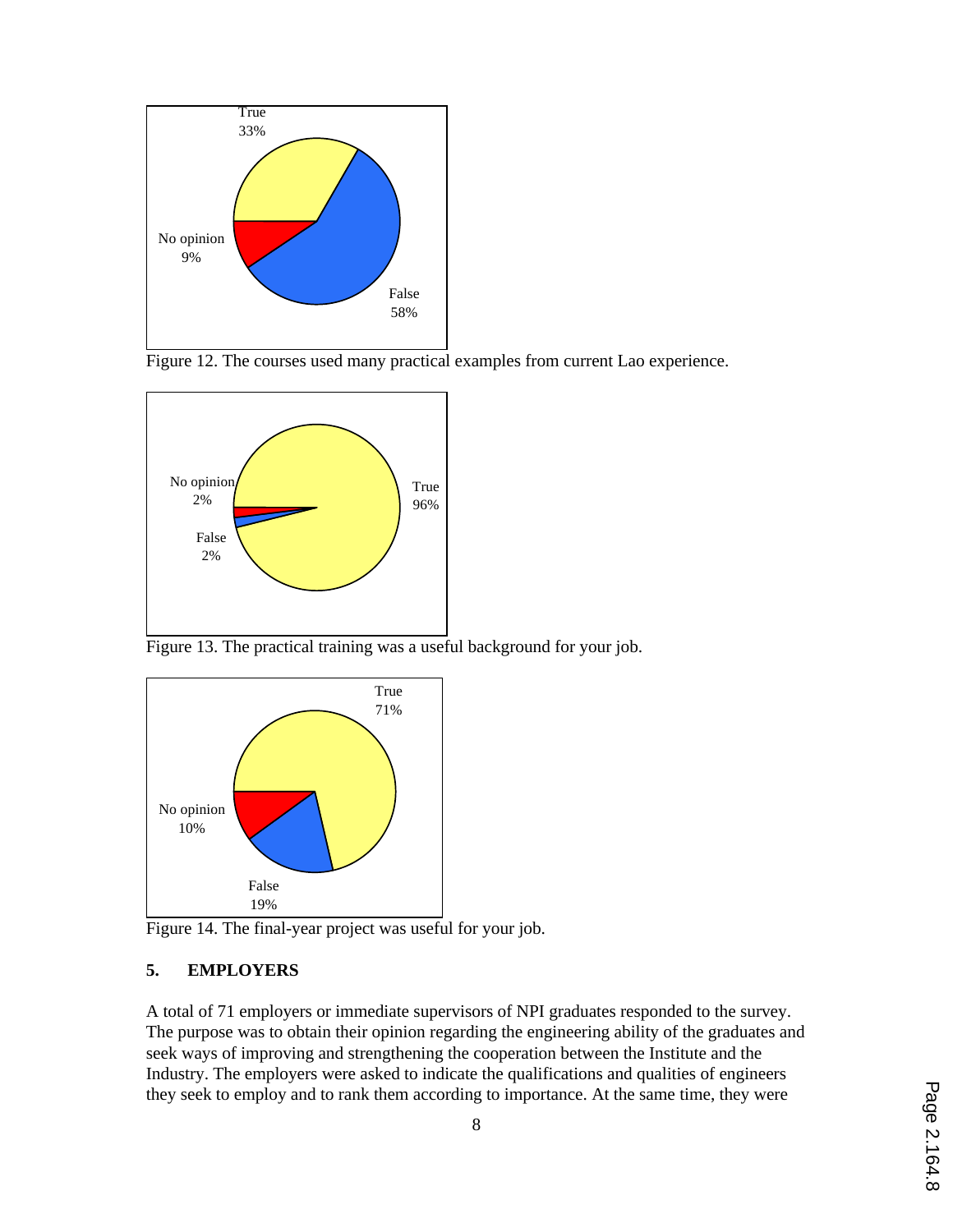asked to indicate their opinion regarding the NPI graduates as far as these qualifications were concerned.

In general, the employers believed that the NPI graduates did not possess the kind of skills that they would like to see in their professional engineering workforce. This is depicted in figure 15, where the values on the y-axis represent the percentage (%) of employers' responses.



Figure 15. The short-fall in skills possessed by the NPI graduates as perceived by the employers.

## **6. DISCUSSION AND CONCLUSIONS**

The findings of the survey highlight serious deficiencies in the old curricula. New 'marketoriented' curricula had been designed  $<sup>1</sup>$  in the meantime. Their implementation, at the First</sup> Year level, started at the beginning of the academic year 1994-95. Previously, a series of industrial visits were undertaken, and the views of the leaders of industry were elicited and incorporated in the design of the new curricula. The findings of the survey have reinforced these views and have fully justified the rationale on which the new curricula were based.

In order to provide more 'hands-on' practice to the NPI students, a compulsory Workshop Training program in CE, EE and ME during the two semesters of the First Year Common Core Program has been introduced. In subsequent years of study, a 10 week compulsory Practical Training Program in industry with on-site supervision, will be formalized and regulated. The laboratory practicals have been considerably strengthened and new laboratory facilities have been set up. New courses in Communication Skills and Management have been introduced. To consolidate communication skills and to encourage the spirit of independent inquiry, a substantial Student Project with a contact period of 6 hours per week throughout the two semesters has been introduced in the final year of study.